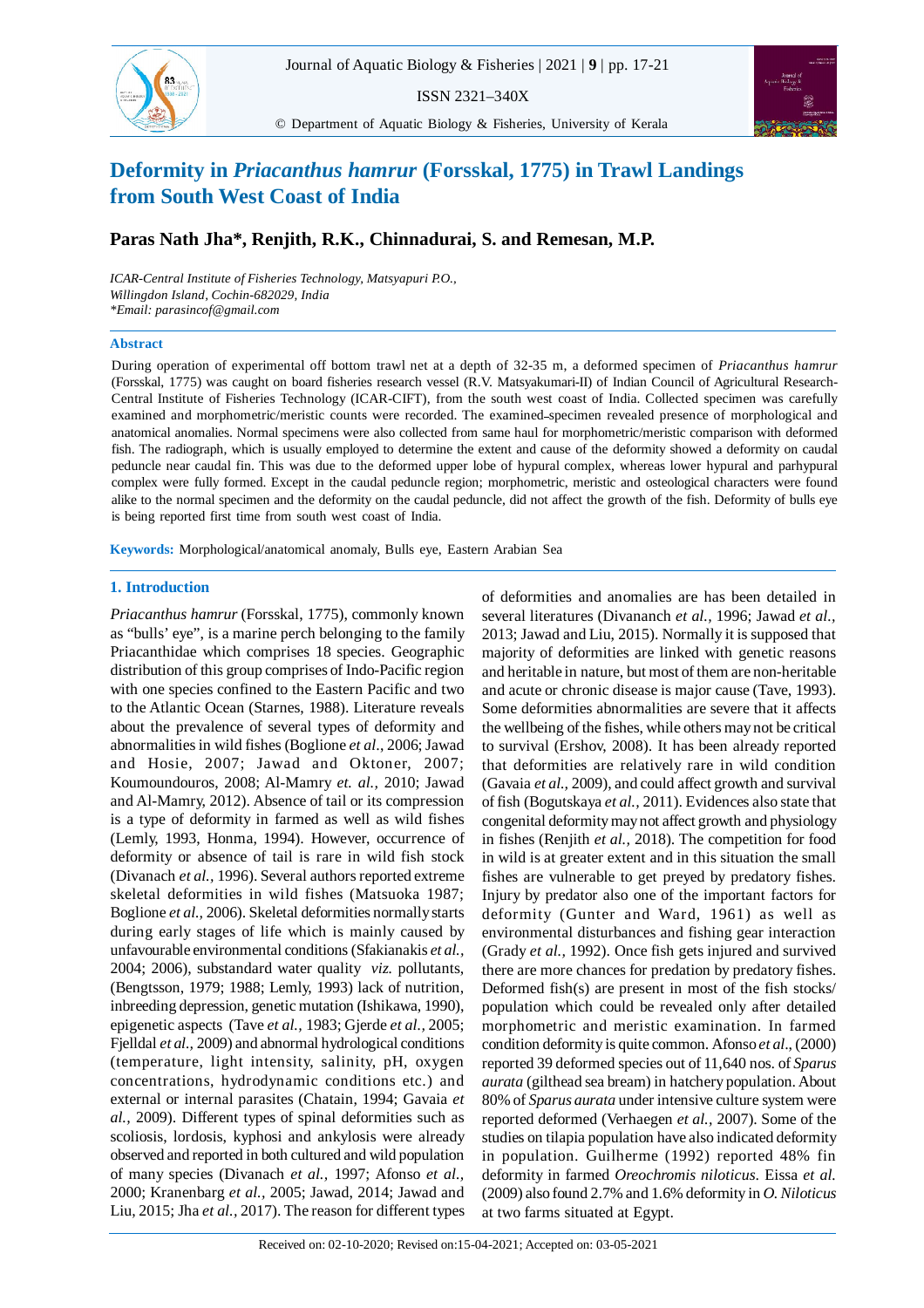#### **2. Materials and Methods**

A single deformed specimen of *Priacanthus hamrur* (Forsskal, 1775) was collected on board fisheries research vessel (R.V Matsyakumari-II) of ICAR-CIFT from the south-western coast of Arabian Sea (off Kollam) while experimental fishing using bottom trawl during January 2018 (09°47.359'N; 076° 06.207'E, Depth: 32-35 m). Collected specimen was carefully examined for presence of parasites, amputations and other morphological anomalies. Deformity was observed on caudal peduncle (Fig. 1). Normal specimen was also collected from same haul for comparative study based on morphometric and meristic traits. The specimen was following standard FAO fish identification manual. For more insight of the study the radiograph of a normal specimen as well as the deformed specimen was obtained to determine the extent of the deformity (Fig.  $2 \& 3$ ). Morphometric characters were measured using a digital vernier calliper with accuracy of 0.1 mm. Morphometric and meristic traits of both, deformed and normal fish of same stock, were recorded separately and compared.

#### **3. Results and Discussion**

The present study details about the deformity of caudal fin observed in *Priacanthus hamrur* (Forsskal, 1775), which was collected during experimental fishing using bottom trawl . The morphological examination revealed absence of the upper lobe of caudal fin and there was slight upward growth of soft rays of lower caudal fin. Percentage of deformation for different fins and base length of fin was calculated on the basis of standard length of deformed fish. It was observed that 31.66, 20.83, 31.25, 16.66, 31.66, 30.00, 5.41, 33.45, 30.86, 23.04 and 10.53% deformity extent for the  $1<sup>st</sup>$  dorsal fin base length,  $2<sup>nd</sup>$  dorsal fin base length, pre dorsal fin length, post dorsal fin length, pre pectoral fin length, pre pelvic fin, pectoral fin base length, max body depth, head length, head depth and for eye diameter, respectively. Comparision of morphometric measurements and meristic counts (Table 1) of deformed and normal specimens (Table 2) were based on percentage in standard length. Detailed analysis of radiograph shown that the upper lobe of hypural complex was deformed whereas lower hypural and parhypural complex was fully formed. Preural centrum and urostyle was found intact with a underdeveloped upper hypural complex which signifies extensive damage at early life stage (Fig. 3). The radiograph of deformed specimen shows the complete recovery from possible early stage predation. Hence, it is presumed that attack by predator, probably at an early stage might have led to such type of deformity.

The deformity affects physiology of fishes directly as it affects swimming movements (Sadler 1990). Mouth and skeletal deformity may affect biological fuctions including growth (Noble *et al*., 2012) . However, in present case no significant variation was observed between normal and deformed fish which indicates that the deformity has not affected growth Such deformity may not alter the nutritional quality of fish; however, the deformity could lead to reduce market demand due to aesthetic concern (Afonso *et al.,* 2000; Castro *et al.,* 2008).

Record of deformities encountered while fishing can be used as an indicator for stress, pollution and unfavourable surroundings (Bengtsson, 1979). Generally, farmed fishes, especially those raised in contaminated water show morphological, histological or parasitic types of abnormalities and this could be used as a biomarker (Sindermann, 1979; Parente *et al.,* 2004; Guilherme *et al.,* 2008; Sun *et al.,* 2009). Some chemicals can alter physiological process inside body which is reported to be the potential cause of undeveloped body part. The agricultural runoff contains persistent organic pollutants such as the pesticide DDT, which is one of the major causes of skeletal deformities in fishes (Bengtson *et al.,* 1985). flounders caught in urban and industrial sites of New Zeeland showed reduced health with lesions in liver (Wilson 1999). Deformity and undeveloped fin cause less hydrodynamic stability, which alter the function of tail and leads to reduced swimming performance as well as increase chance of predation and starvation (Jawad, 2004). Deformity in caudal fin may also adversely affect



**Fig. 1.** Photograph showing normal and deformed species of *Priacanthus hamrur* (Forsskal, 1775)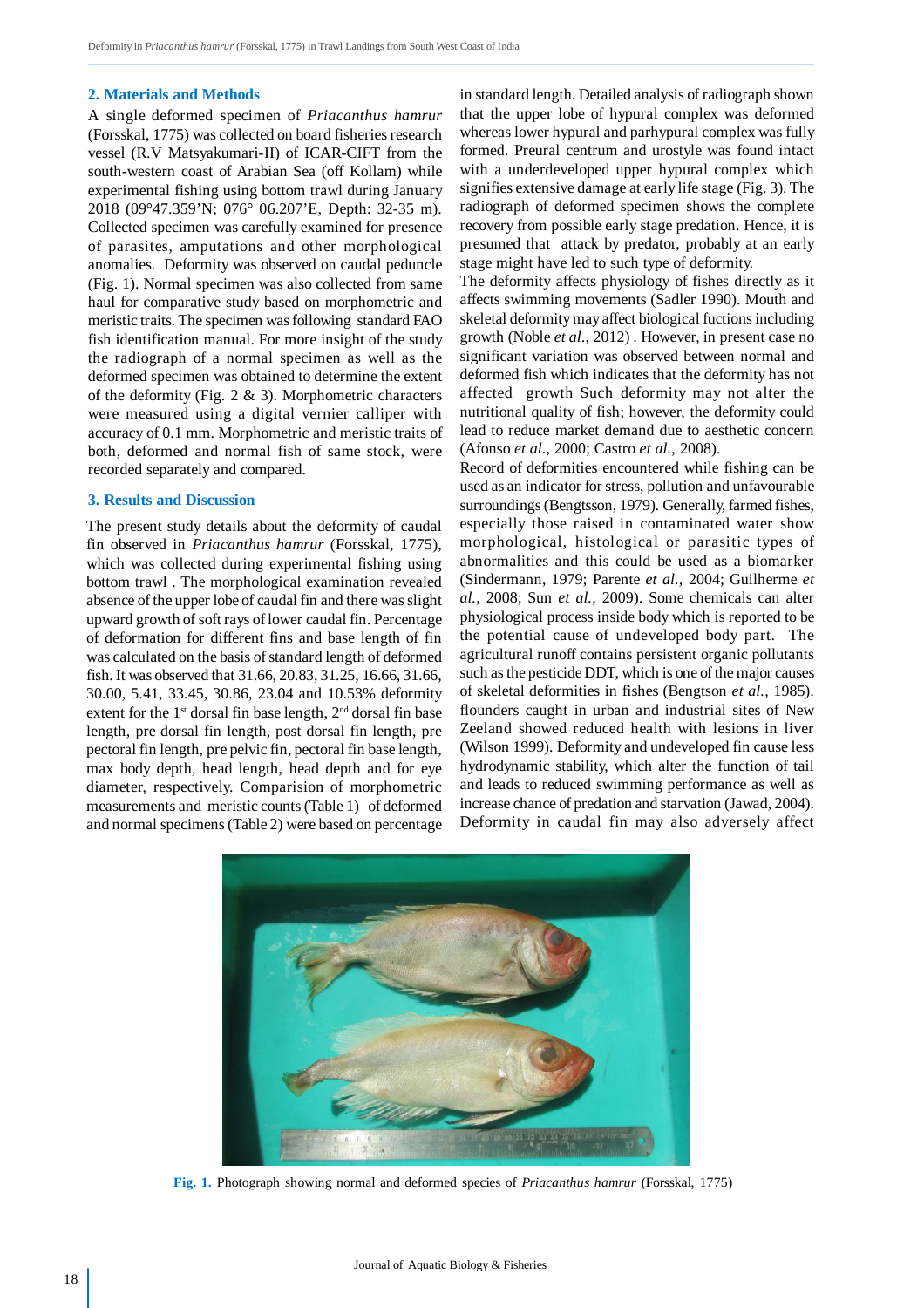| Morphometric measurements (cm)/<br>Meristic counts (nos.) | Normal fish<br>(cm) | Deformed fish<br>(cm) |
|-----------------------------------------------------------|---------------------|-----------------------|
| Total length                                              | 28.5                | 25.3                  |
| Standard length                                           | 24                  | 24.3                  |
| First Dorsal fin base length                              | 7.6                 | 7.8                   |
| Second dorsal fin base length                             | 5                   | 5.6                   |
| pre dorsal fin length                                     | 7.5                 | 7.7                   |
| post dorsal fin length                                    | 4                   | 4                     |
| pre pectoral fin length                                   | 7.6                 | 7                     |
| Pectoral fin base length                                  | 1.3                 | 1.2                   |
| pre pelvic fin length                                     | 7.2                 | 6.7                   |
| Pre anal fin length                                       | 12                  | 12                    |
| Anal fin base length                                      | 7.8                 | 7.7                   |
| Eye diameter                                              | 2.5                 | 2.56                  |
| Inter-orbital length                                      | 1.7                 | 1.7                   |
| max body depth                                            | 7.6                 | 7.4                   |
| Minimum body depth                                        | 1.6                 | 2.7                   |
| head length                                               | 7.6                 | 7.5                   |
| Head depth                                                | 6.2                 | 5.6                   |
| Distance between orbit and upper lip                      | 2.4                 | 1.95                  |
| Distance between upper lip and dorsal fin                 | 6.7                 | 6.5                   |
| Length of longest pectoral fin ray                        | 3.6                 | 3.4                   |
| Length of 1 <sup>st</sup> spine of dorsal fin             | 1.3                 | 1.3                   |
| Length of $2nd$ spine of dorsal fin                       | 1.3                 | 1.5                   |
| Length of $10th$ spine of dorsal fin                      | 2.65                | 3.2                   |
| Length of $1st$ spine of anal fin                         | 2.1                 | 2.15                  |
| Length of $2nd$ spine of anal fin                         | 2.3                 | 2.3                   |
| Length of 3 <sup>rd</sup> spine of anal fin               | 2.6                 | 2.6                   |
| Meristic count (Nos.)                                     |                     |                       |
| Lateral line scale                                        | 86-87               | 79                    |
| First dorsal fin spine                                    | <b>X</b> 14         | <b>X</b> 14           |
| Pectoral fin rays                                         | 18                  | 19                    |
| Pelvic fin spine                                          | I <sub>5</sub>      | I <sub>5</sub>        |
| Anal fin spine                                            | <b>III</b> 15       | $\Pi$ 15              |
| Caudal fin rays                                           | 16                  | Deformed              |
| Weight $(g)$                                              | 298                 | 306                   |

**Table 1.** Comparative morphometric and meristic characters of normal and deformed *Priacanthus hamrur* (Forsskal, 1775)



**Fig. 2.** Radiograph showing normal species of *Priacanthus hamrur* (Forsskal, 1775)



**Fig. 3.** Radiograph showing deformed species of *Priacanthus hamrur* (Forsskal, 1775)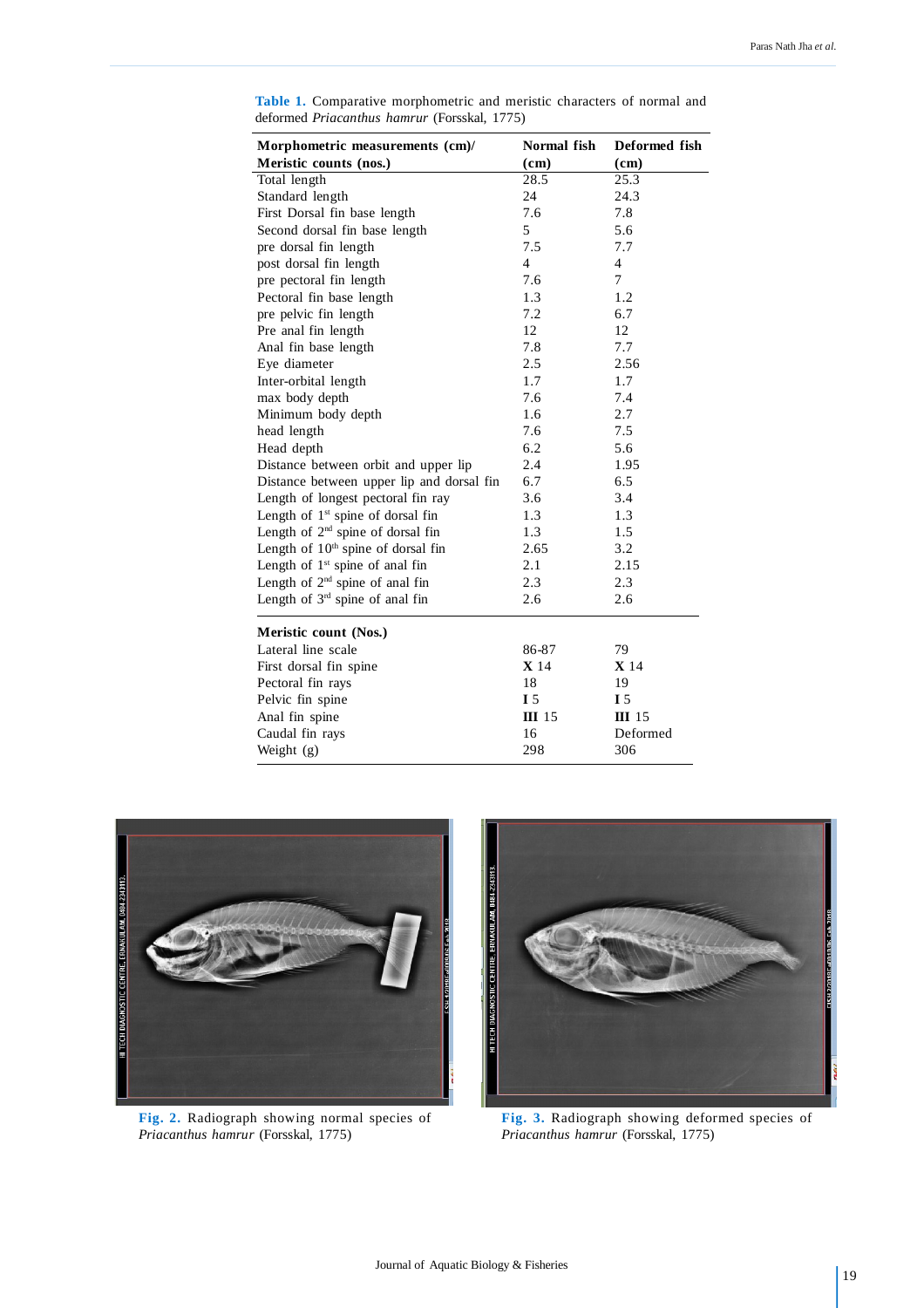| <b>Morphometric characters</b>                 | Normal fish<br>(percent of<br>standard length) | Deformed fish<br>(percent of<br>standard length) |
|------------------------------------------------|------------------------------------------------|--------------------------------------------------|
| Standard length                                |                                                |                                                  |
| First Dorsal fin base length                   | 32.09                                          | 31.66                                            |
| Second dorsal fin base length                  | 23.04                                          | 20.83                                            |
| pre dorsal fin length                          | 31.68                                          | 31.25                                            |
| post dorsal fin length                         | 16.46                                          | 16.66                                            |
| pre pectoral fin length                        | 28.8                                           | 31.66                                            |
| Pectoral fin base length                       | 4.93                                           | 5.41                                             |
| pre pelvic fin length                          | 27.57                                          | 30                                               |
| Pre anal fin length                            | 49.38                                          | 50                                               |
| Anal fin base length                           | 31.68                                          | 32.5                                             |
| Eye diameter                                   | 10.53                                          | 10.41                                            |
| Inter-orbital length                           | 6.99                                           | 7.08                                             |
| max body depth                                 | 30.45                                          | 31.66                                            |
| Minimum body depth                             | 11.11                                          | 6.66                                             |
| head length                                    | 30.86                                          | 31.66                                            |
| Head depth                                     | 23.04                                          | 25.83                                            |
| Distance between orbit and upper lip           | 8.02                                           | 10                                               |
| Distance between upper lip and dorsal fin      | 26.74                                          | 27.91                                            |
| Length of longest pectoral fin ray             | 13.99                                          | 15                                               |
| Length of $1st$ spine of dorsal fin            | 5.34                                           | 5.41                                             |
| Length of $2nd$ spine of dorsal fin            | 6.17                                           | 5.41                                             |
| Length of 10 <sup>th</sup> spine of dorsal fin | 13.16                                          | 11.04                                            |
| Length of $1st$ spine of anal fin              | 8.84                                           | 8.75                                             |
| Length of 2 <sup>nd</sup> spine of anal fin    | 9.46                                           | 9.58                                             |
| Length of 3rd spine of anal fin                | 10.69                                          | 10.83                                            |

**Table 2.** Morphometric comparison of (percent of standard length in cm) of normal and deformed *Priacanthus hamrur* (Forsskal, 1775)

reproduction success of a particular species (De Girolamo *et al.,* 1999; Koumoundouros, 2008).

The present study described the deformity on caudal peduncle near caudal fin due to deformed upper lobe of hypural complex. Except in the caudal peduncle region; morphometric, meristic and osteological characters were found alike to the normal specimen. It is hence concluded that the deformity has no role in growth and further development processes of the specimen. The deformity was not fatal, as the collected specimens were adult enough, but the deformity might have definitely affected its swimming performance. (Powell *et al.,* 2009).

#### **4. Conclusion**

In this study, authors examined caudal deformity of *Priacanthus hamrur* (Forsskal, 1775) landed by trawl operated at south west coast of India at depth 32-35 m. The probable reason understood was deformity in upper lobe of hypural complex. Morphometric, meristic and other osteological characters were found alike with other fish of similar species and same haul, which probably of same stock. Absence of mouth and skeletal deformities were evident in ruling out any possible growth abnormalities. Hence it is concluded that in case of collected specimen deformity has no role in growth.

#### **5. References**

- Afonso, J.M., Montero, D., Robaina, L., Astorga, N., Izquierdo, M.S. and Ginés, R. 2000. Association of a lordosis scoliosiskyphosis deformity in gilthead seabream (*Sparus aurata*) with family structure. Fish Physiology and Biochemistry, 22: 159- 163.
- Al-Mamry, J.M., Jawad, L.A., Al-Rasady, I.H. and Al-Habsi, S.H. 2010. First record of dorsal and anal fin deformities in silver pomfrets, *Pampus argenteus* (Stromateidae, Actinopterygii). Anales de Biologia, 32: 73–77.
- Bengtsson, B.E. 1988. Effects of pulp mill effluents on skeletal parameters in fish-a progress report. Water Science and Technology, 20: 87–94.
- Bengtsson, B.E. 1979. Biological variables, especially skeletal deformities in fish, for monitoring marine pollution. Philosophical Transaction of the Royal Society of London, B286: 457–484.
- Boglione, C., Costa, C., Giganti, M., Cecchetti, M., Di Dato, P., Scardi, M. and Cataudella, S. 2006. Biological monitoring of wild thick lip grey mullet (*Chelon labrosus*), golden grey mullet (*Liza aurata*), thin lip mullet (*Liza ramada*) and fathead mullet (*Mugil cephalus*) (Pisces: Mugilidae) from different Adriatic sites: meristic counts and skeletal anomalies. Ecological Indicators, 6: 712–732.
- Bogutskaya, N.G., Zuykov, M.A., Naseka, A.M. and Anderson, E.B. 2011. Normal axial skeleton structure in common roach Rutilus rutilus (Actinopterygii: Cyprinidae) and malformations due to radiation contamination in the area of the Mayak (Chelyabinsk Province, Russia) nuclear plant. Journal of fish biology, 79(4): 991-1016.
- Castro, J., Pino-Querido, A., Hermida, M., Chavarrias, D., Romero, R., García-Cortés, L. A., Toro, M. A. and Martínez, P. 2008. - Heritability of skeleton abnormalities (lordosis, lack of operculum) in gilthead seabream (*Sparus aurata*) supported by microsatellite family data. Aquaculture, 279: 18-22.